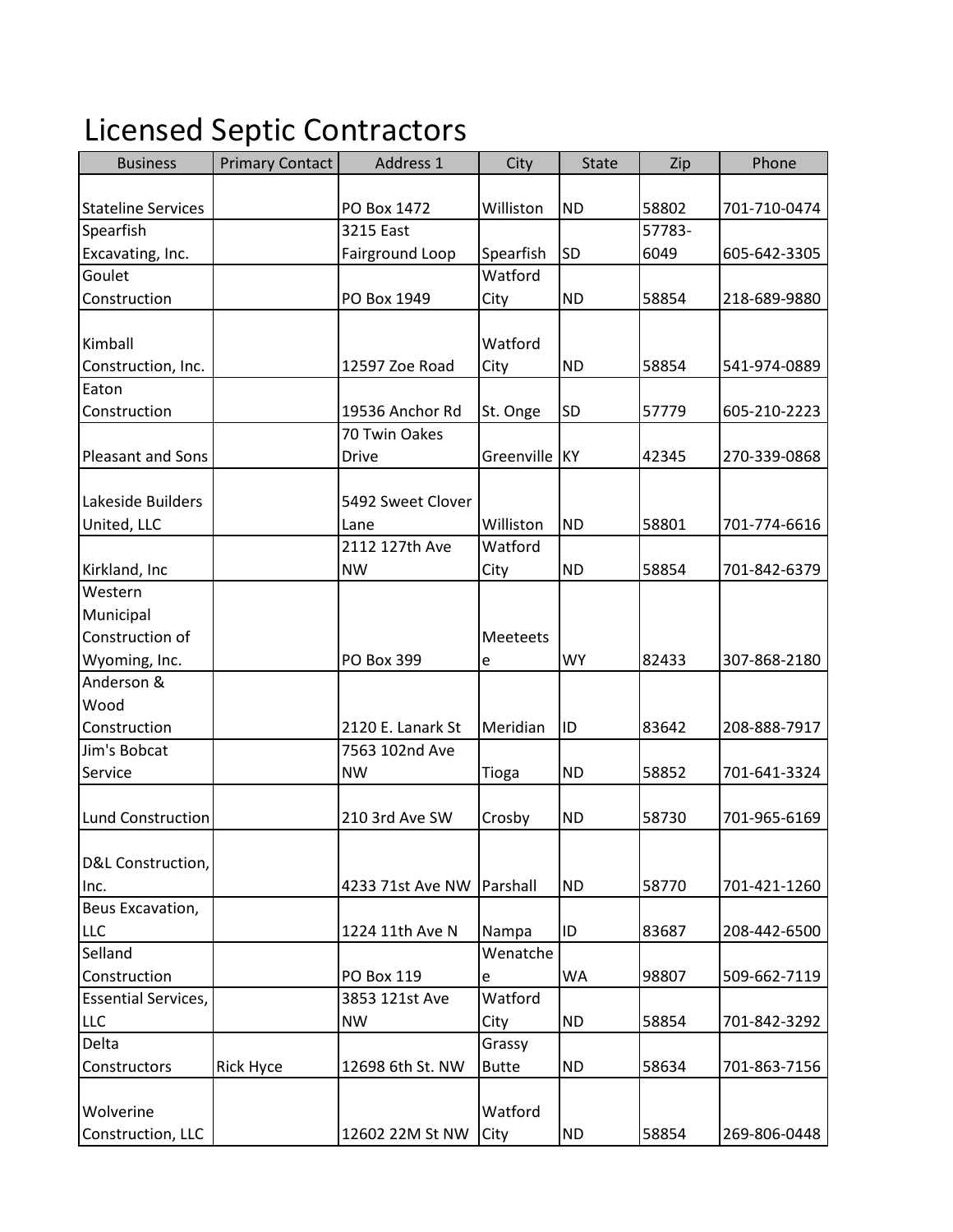| Rink Construction,                   |           |                         |                |           |        |              |
|--------------------------------------|-----------|-------------------------|----------------|-----------|--------|--------------|
| Inc.                                 |           | 10955 25th St. NW Keene |                | <b>ND</b> | 58847  | 701-675-2700 |
|                                      |           |                         |                |           |        |              |
| Jeff Port                            |           |                         |                |           |        |              |
| Construction, LLC                    |           | 2480 Jackson Dr.        | Clarkston      | <b>WA</b> | 99403  | 509-751-9868 |
| Allen<br>Fenstermacker               |           | 7845 Hwy 2              | Stanley        | <b>ND</b> | 58784  | 701-629-2083 |
| Esterholm                            |           |                         | Powers         |           |        |              |
| Construction                         |           | PO Box 332              | Lake           | <b>ND</b> | 58773  | 701-339-8258 |
|                                      |           |                         |                |           |        |              |
| Woodrock, Inc.                       |           | 1515 Dock St            | Tacoma         | <b>WA</b> | 98402  | 253-370-9761 |
| <b>Post Contracting</b>              |           | PO Box 74               | Mcgregor       | <b>ND</b> | 58755  | 701-641-6780 |
|                                      |           |                         |                |           |        |              |
| James R. Joyce                       |           | PO Box 539              | Arnegard       | <b>ND</b> | 58835  | 701-713-5826 |
|                                      |           |                         | Watford        |           |        |              |
| Hovex, Inc.                          |           | PO Box 384              | City           | <b>ND</b> | 58854  | 701-570-6557 |
|                                      |           |                         |                |           |        |              |
| Eagle Rock Timber                    |           | 3000 N Wright Rd        | Idaho Falls ID |           | 83401  | 701-627-3262 |
|                                      |           |                         |                |           |        |              |
| Springline                           |           |                         |                |           |        |              |
| Construction, Inc.<br>JJP Companies, |           | PO Box 129              | Worden         | MT        | 59088  | 406-967-2172 |
| Inc.                                 |           | PO Box 2697             | Avon           | CO        | 81620  | 970-390-1898 |
|                                      |           |                         |                |           |        |              |
| Dean Oakland                         |           | 15341 31st St NW        | Cartwright ND  |           | 58838  | 701-744-5378 |
| <b>Estvold Oilfield</b>              |           |                         |                |           |        |              |
| Services, Inc.                       |           | PO Box 1191             | New Town ND    |           | 58763  | 701-627-2777 |
|                                      |           |                         |                |           |        |              |
| <b>North Country</b>                 |           |                         |                |           |        |              |
| Excavating &                         |           | 5975 84th Ave.          |                |           |        |              |
| Construction, Inc.                   |           | NW Lot 8                | Stanley        | <b>ND</b> | 58784  | 701-629-9915 |
| Kilen Backhoe                        |           |                         |                |           |        |              |
| Svc, LLC                             |           | 1023 Dale Ave.          | Fairview       | MT        | 59221  | 406-798-3601 |
| Franz                                |           |                         |                |           | 59270- |              |
| Construction, Inc.                   | Don Franz | PO Box 1046             | Sidney         | MT        | 1046   | 406-482-4760 |
|                                      |           |                         |                |           |        |              |
| H2O Well Repair                      |           |                         |                |           |        |              |
| & Backhoe                            |           | 12758 County Rd         |                |           |        |              |
| Service                              |           | 350                     | Sidney         | MT        | 59270  | 406-489-3626 |
|                                      |           | 11570 100th St.         |                |           |        |              |
| Pete's Gravel, Inc.                  |           | <b>NW</b>               | Crosby         | <b>ND</b> | 58730  | 630-212-6429 |
|                                      |           | 4773 65th Ave.          |                |           |        |              |
| <b>AM Construction</b>               |           | <b>NW</b>               | Plaza          | <b>ND</b> | 58771  | 701-629-0491 |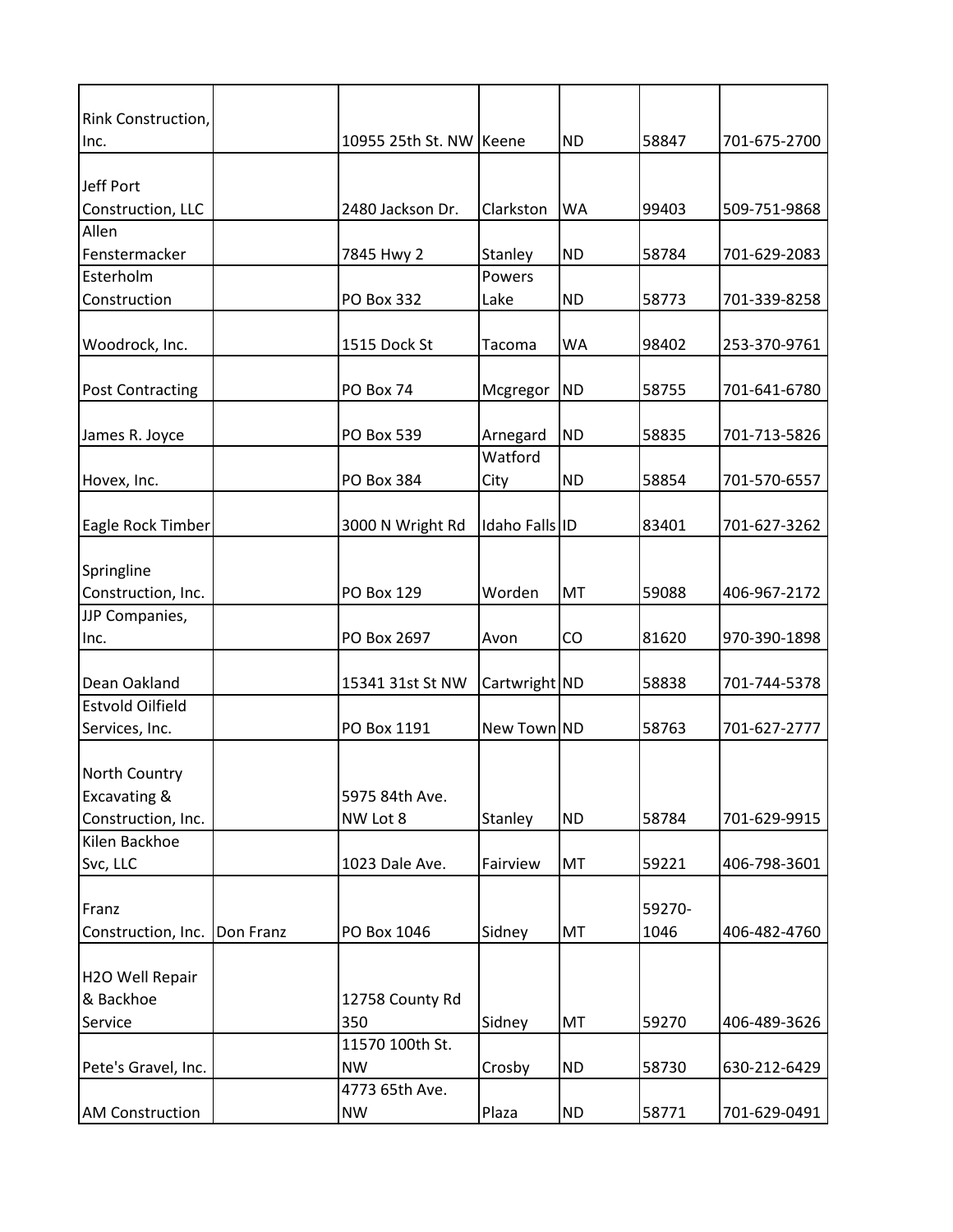| Olson Plumbing &               |                      |                    |              |           |       |              |
|--------------------------------|----------------------|--------------------|--------------|-----------|-------|--------------|
| Heating                        |                      | PO Box 375         | Sidney       | MT        | 59270 | 460-482-4027 |
| W-5 Excavation,                |                      |                    |              |           |       |              |
| Inc.                           |                      | 6702 Darby Ln.     | Williston    | <b>ND</b> | 58801 | 701-770-0635 |
| HUS Industries,                |                      |                    | Watford      |           |       |              |
| Inc.                           |                      | PO Box 1926        | City         | <b>ND</b> | 58854 | 701-842-6340 |
|                                |                      |                    |              |           |       |              |
| Grant                          |                      |                    |              |           |       |              |
| Contractors, INC               |                      | <b>PO BOX 106</b>  | Alexander ND |           | 58831 | 701-641-8351 |
| <b>Prairie Winds</b>           |                      | 4983 Hatzenbiler   |              |           |       |              |
| Services, LLC                  | <b>Chad Norpel</b>   | Ln                 | Williston    | <b>ND</b> | 58801 | 701-570-8433 |
|                                |                      |                    |              |           |       |              |
| <b>AOK Construction,</b>       |                      |                    |              |           |       |              |
| <b>LLC</b>                     |                      | <b>PO Box 278</b>  | Williston    | <b>ND</b> | 58802 | 360-219-6971 |
|                                |                      |                    |              |           |       |              |
| Seader Excavating Shane Seader |                      | PO Box 343         | Fraiview     | MT        | 59221 | 406-478-9333 |
| Advanced                       |                      | 2303 N. Coral      |              |           |       |              |
| Construction &                 |                      | Canyon Blvd. Suite | Washingt     |           |       |              |
| Design                         |                      | 201                | on           | UT        | 84780 | 435-673-8045 |
|                                |                      |                    |              |           |       |              |
| AKS Builders, LLC              |                      | 1048 45th Ave. NE  | Minot        | <b>ND</b> | 58703 | 701-626-1801 |
| <b>OE Construction</b>         |                      | 16702 W. 56th      |              |           |       |              |
| Corp.                          | Chris Olson          | <b>Drive</b>       | Golden       | CO        | 80403 | 303-526-0621 |
| Rachel                         |                      | 4180 Napier Court  | St.          |           |       |              |
| Contracting, LLC               | Donald Rachel        | <b>NE</b>          | Michael      | <b>MN</b> | 55376 | 763-424-1500 |
|                                |                      |                    |              |           |       |              |
| Spydr Oilfield                 |                      | 5309 Saddleridge   |              |           |       |              |
| Service, LLC                   | <b>Tim Lebsock</b>   | Circle             | Williston    | <b>ND</b> | 58803 | 701-774-2340 |
| <b>TERAflex Group,</b>         |                      |                    |              |           |       |              |
| <b>LLC</b>                     | Zachary Brown        | PO Box 10482       | Williston    | <b>ND</b> | 58803 | 828-558-1414 |
|                                |                      |                    | Grassy       |           |       |              |
| Kevin Wheeler                  | Kevin Wheeler        | 12698 6th St. NW   | <b>Butte</b> | <b>ND</b> | 58634 | 406-407-5480 |
|                                |                      |                    |              |           |       |              |
| Lupine                         |                      | 2788 138th Ave.    |              |           |       |              |
| Construction, Inc.             | <b>Tom Elliot</b>    | <b>NW</b>          | Alexander    | <b>ND</b> | 58831 | 701-828-3241 |
|                                |                      |                    |              |           |       |              |
| <b>SM Services Corp</b>        | <b>Scott Cudmore</b> | 6540 69th St. NW   | Berthold     | <b>ND</b> | 58718 | 701-621-1412 |
| White Horse                    |                      |                    |              |           |       |              |
| Construction                   | Joe Bear             | PO Box 1232        | New Town ND  |           | 58763 | 701-627-2232 |
| <b>JCR Excavating,</b>         |                      |                    | Watford      |           |       |              |
| <b>LLC</b>                     | John Ratka           | PO Box 1405        | City         | <b>ND</b> | 58854 | 320-761-2266 |
| The Revelator                  |                      |                    |              |           |       |              |
| Services, LLC                  | Ty Mitchell          | PO Box 1165        | Stanley      | <b>ND</b> | 58784 | 701-628-5431 |
| <b>SRD</b>                     |                      |                    |              |           |       |              |
| Excavation/Utiliti             |                      |                    |              |           |       |              |
|                                |                      |                    |              |           |       |              |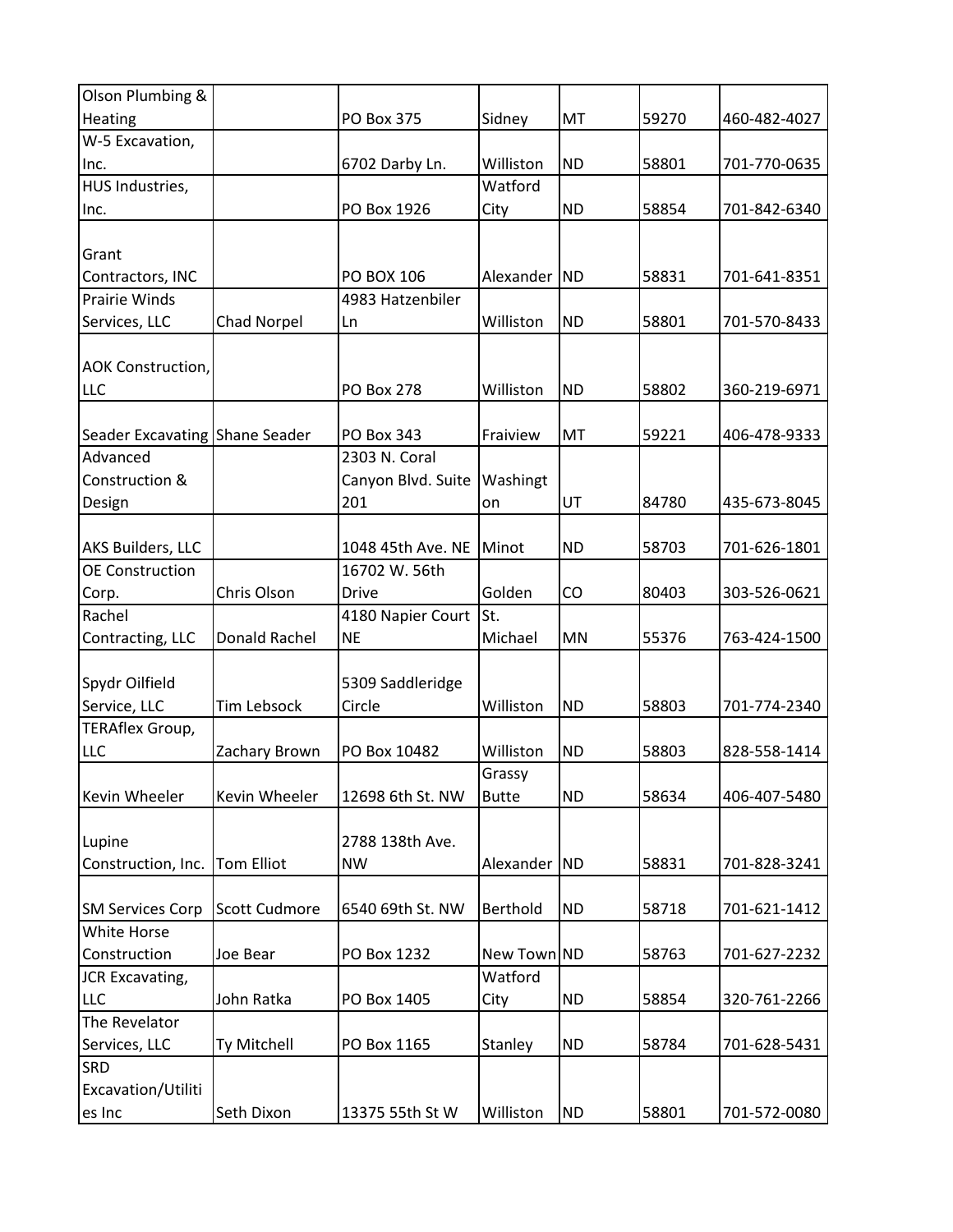| Windsong                |                      |                    |           |           |       |              |
|-------------------------|----------------------|--------------------|-----------|-----------|-------|--------------|
| Contracting, LLC        | Mike Dolbec          | PO Box 11244       | Williston | <b>ND</b> | 58803 | 701-425-8048 |
|                         |                      | 5237C 134th Ave.   |           |           |       |              |
| <b>Braaten Plumbing</b> | Casey Moran          | <b>NW</b>          | Williston | <b>ND</b> | 58801 | 701-770-1132 |
| <b>ACE Waterline</b>    |                      |                    |           |           |       |              |
| Services, LLC           | Cory Everson         | 12760 Hwy 1804     | Williston | <b>ND</b> | 58801 | 701-580-8395 |
| <b>United Grading</b>   |                      |                    | Powers    |           |       |              |
| and Paving              | Tom Lindstrom        | PO Box 321         | Lake      | <b>ND</b> | 58773 | 701-464-3642 |
|                         |                      |                    |           |           |       |              |
| <b>BG Excavation</b>    | Jayme Beaudoin       | 2930 1st St. South | Dickinson | <b>ND</b> | 58601 | 701-225-8090 |
| Hurley                  |                      |                    |           |           |       |              |
| Enterprises, Inc.       | <b>Vess Hurley</b>   | PO Box 385         | Fairview  | MT        | 59221 | 406-489-0039 |
|                         |                      |                    |           |           |       |              |
| D&D Water Well          |                      |                    | Watford   |           |       |              |
| Service, Inc.           | Danny Quitt          | <b>PO Box 717</b>  | City      | <b>ND</b> | 58854 | 701-770-7074 |
|                         |                      |                    |           |           |       |              |
| <b>A&amp;M Quality</b>  |                      |                    |           |           |       |              |
| <b>Building &amp;</b>   |                      | 14763 Mortenson    |           |           |       |              |
| Remodeling, LLC         | Michael J. Peters St |                    | Williston | <b>ND</b> | 58801 | 608-481-2043 |
| Coreys Septic           |                      | 14279 Painted      |           |           |       |              |
| Service                 | Corey Seidel         | Woods Dr           | Williston | <b>ND</b> | 58801 | 701-770-3320 |
| <b>Scully Design</b>    |                      |                    |           |           |       |              |
| Build, Inc              | Jon Scully           | PO Box 1883        | Williston | <b>ND</b> | 58801 | 701-570-4799 |
|                         |                      |                    |           |           |       |              |
| <b>Neset Consulting</b> |                      |                    |           |           |       |              |
| Service, Inc            | Kathleen Neset       | 6844 Hwy 40        | Tioga     | <b>ND</b> | 58852 | 701-664-7330 |
|                         |                      |                    |           |           |       |              |
| Cody Echevarria         |                      |                    |           |           |       |              |
| <b>Construction LLC</b> | Cody Echevarria      | PO Box 6105        | Williston | <b>ND</b> | 58801 | 208-571-4543 |
| Shep's                  |                      |                    |           |           |       |              |
| Construction and        |                      |                    |           |           |       |              |
| Excavation              | David Shepherd       | 10747 33rd St SW   | Dickinson | <b>ND</b> | 58601 | 406-978-2911 |
|                         |                      |                    |           |           |       |              |
| 701 Scrap LLC           |                      | 420 8th Ave W      | Williston | <b>ND</b> | 58801 | 701-770-9184 |
| <b>Enywhey Services</b> |                      |                    |           |           |       |              |
| <b>LLC</b>              |                      | PO Box 11104       | Williston | <b>ND</b> | 58803 | 701-774-8763 |
| <b>KDW</b>              |                      |                    |           |           |       |              |
| Construction            |                      | PO Box 2219        | Williston | <b>ND</b> | 58802 | 701-609-8319 |
|                         |                      |                    |           |           |       |              |
| JTI Inc                 | Joe Trumpower        | PO Box 1307        | Williston | <b>ND</b> | 58802 | 701-770-2915 |
| Ellingson Drainage      |                      |                    | West      |           |       |              |
| Inc                     |                      | PO Box 68          | Concord   | MN        | 55985 | 507-527-9950 |
| <b>Straight Shot</b>    |                      | 5749 143rd Ave     |           |           |       |              |
| Enterprise              | Derek Mattila        | <b>NW</b>          | Williston | <b>ND</b> | 58801 | 602-618-3149 |
| Goebel                  |                      |                    |           |           |       |              |
| Construction            |                      | 4320 Main St       | Williston | <b>ND</b> | 58801 | 701-572-2086 |